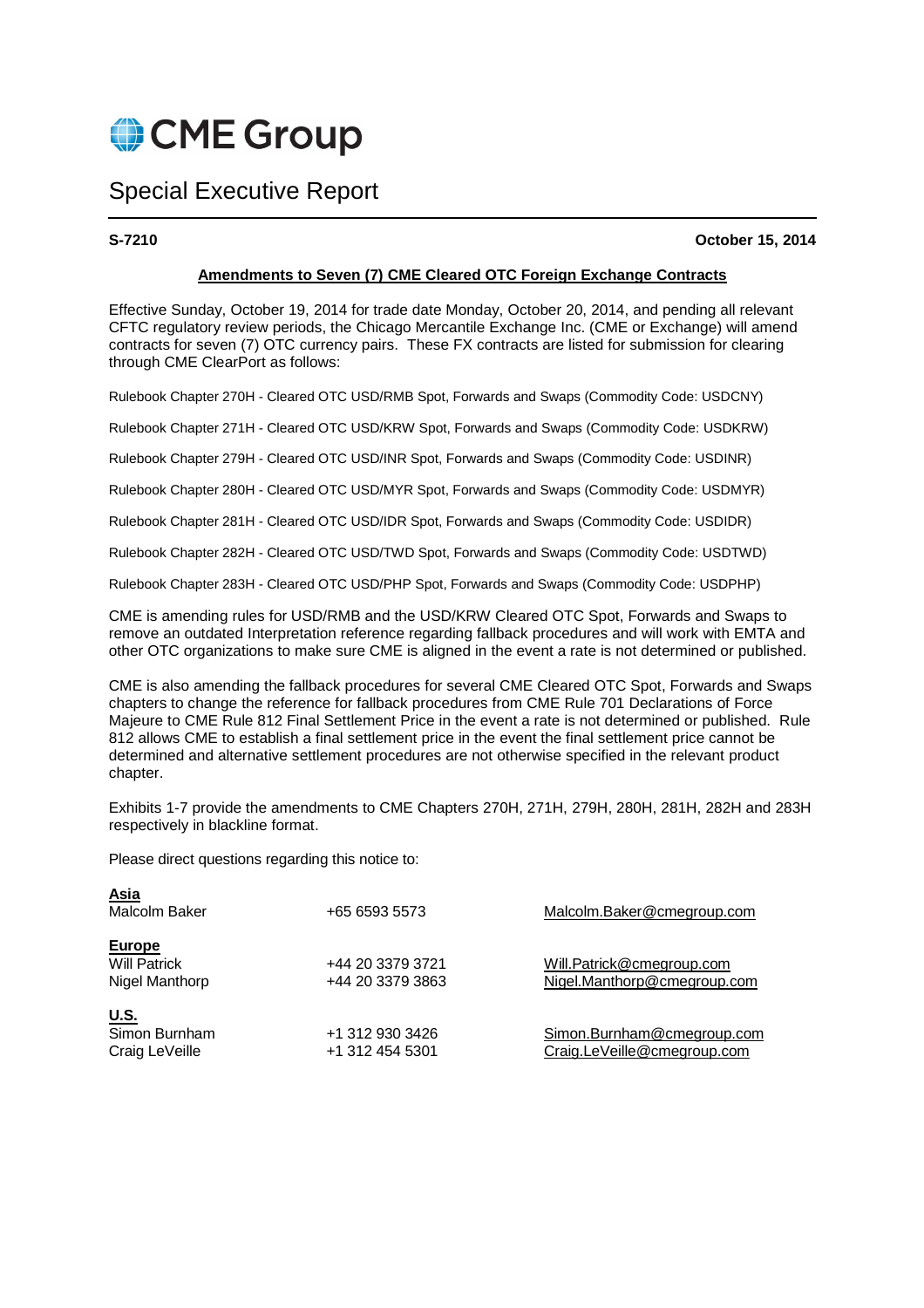# **EXHIBIT 1**

# **Additions are underlined, deletions are struck through**

#### **Chapter 270H**

# **Cleared OTC U.S. Dollar/ Chinese Renminbi (USD/RMB) Spot, Forwards and Swaps**

#### **270H.02. CASH SETTLEMENT Day of Cash Settlement**

Each Cleared OTC Contract, for a valid value date for cash settlement in one Business Day, shall be liquidated by cash settlement at a price equal to the daily Final Settlement Price for that day. The daily Final Settlement Price shall be determined as the reciprocal of the Final Settlement Price determined per the procedures set forth in Rule 27002.B., Cash Settlement, rounded to the nearest integral multiple of the minimum price increment as identified per Rule 270H.01.C., Minimum Price Increments.

All open positions for that valid value date for cash settlement will be cash settled in the clearing-unit currency based upon the difference between the Final Settlement Price for the valid value date for cash settlement and the original trade price as submitted for clearing, times the notional value of the transaction in the clearing unit currency, and divided by the Final Settlement Price for the valid value date for cash settlement.

 In the event, this U.S. dollar amount is positive, then the Clearing House shall debit the seller's clearing member account and credit the buyer's clearing member account for this amount in U.S. dollars. In the event, this U.S. dollar amount is negative, then the Clearing House shall debit the buyer's clearing member account and credit the seller's clearing member account for this amount in U.S. dollars.

In the event that a Final Settlement Price is not able to be determined as set forth above, the Final Settlement Price will be determined pursuant to Rule 812.

#### **270H.02.B. Procedures if No Cash Settlement Price is Available [Reserved]**

In the event that the Final Settlement Price for a valid value date for cash settlement cannot be published on a given day by CME, and in order to minimize basis risk, the Exchange shall determine a Final Settlement Price as the reciprocal of the Final Settlement Price determined per procedures set forth in the INTERPRETATION TO CHAPTER 270.

# **EXHIBIT 2**

# **Additions are underlined, deletions are struck through**

#### **Chapter 271H**

**Cleared OTC U.S. Dollar/Korean Won (USD/ KRW) Spot, Forwards and Swaps** 

### **271H.02. CASH SETTLEMENT Day of Cash Settlement**

Each Cleared OTC Contract, for a valid value date for cash settlement in one Business Day, shall be liquidated by cash settlement at a price equal to the daily Final Settlement Price for that day. The daily Final Settlement Price shall be determined as the reciprocal of the Final Settlement Price per the procedures set forth in Rule 27102.B., Cash Settlement, rounded to the nearest integral multiple of the minimum price increment as identified per Rule 271H.01.C., Minimum Price Increments.

All open positions for that valid value date for cash settlement will be cash settled in the clearing-unit currency based upon the difference between the Final Settlement Price for the valid value date for cash settlement and the original trade price as submitted for clearing, times the notional value of the transaction in the clearing unit currency and divided by the Final Settlement Price for the valid value date for cash settlement.

 In the event, this U.S. dollar amount is positive, then the Clearing House shall debit the seller's clearing member account and credit the buyer's clearing member account for this amount in U.S. dollars. In the event, this U.S. dollar amount is negative, then the Clearing House shall debit the buyer's clearing member account and credit the seller's clearing member account for this amount in U.S. dollars.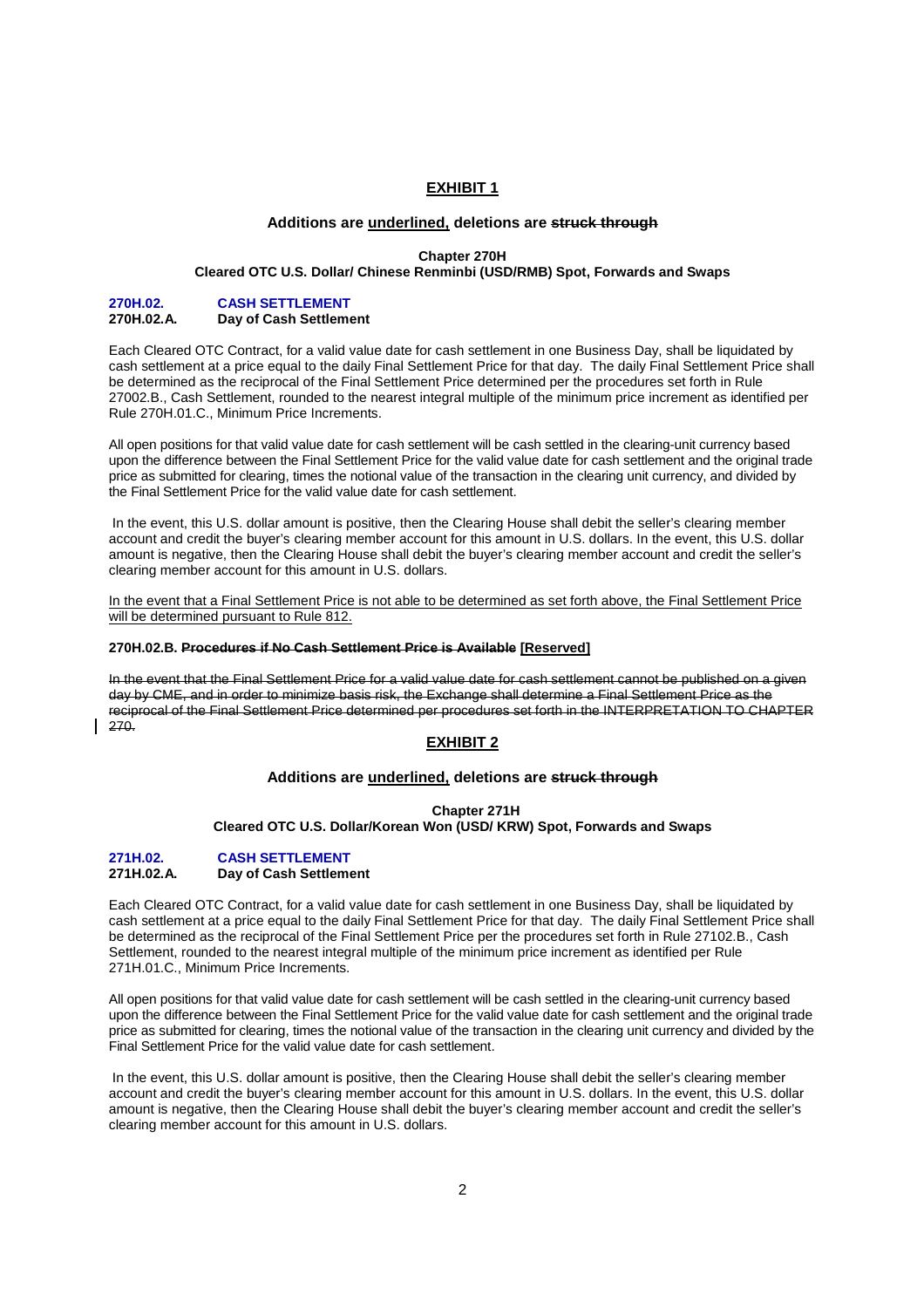In the event that a Final Settlement Price is not able to be determined as set forth above, the Final Settlement Price will be determined pursuant to Rule 812.

#### **271H.02.B. Procedures if No Cash Settlement Price is Available [Reserved]**

In the event that the Final Settlement Price for a valid value date for cash settlement cannot be published on a given day by CME, and in order to minimize basis risk, the Exchange shall determine a Final Settlement Price per procedures set forth in the INTERPRETATION TO CHAPTER 271.

# **EXHIBIT 3**

#### **Additions are underlined, deletions are struck through**

**Chapter 279H Cleared OTC U.S. Dollar/ Indian Rupee (USD/INR) Spot, Forwards and Swaps**

#### **279H.02. CASH SETTLEMENT 279H.02.A. Day of Cash Settlement**

Each Cleared OTC Contract, for the valid value date for cash settlement in two Business Days, shall be liquidated by cash settlement at a price equal to the daily Final Settlement Price (FSP) for that day. The daily Final Settlement Price shall be equal to the "INR RBIB (INR01)," which is the "Indian rupee per U.S. dollar" spot exchange rate published by the Reserve Bank of India (RBI) at approximately 12:30 p.m. Mumbai time (about 1:00 a.m. Central Time in the winter and 2:00 a.m. Central Time in the summer) . This rate is used widely by the interbank foreign exchange market to cash settle non-deliverable forward contracts for Indian rupee versus U.S. dollars. Reuters quotes this RBI USD/INR spot rate on its page RBIB. All open positions for that valid value date for cash settlement will be cash settled in U.S. dollars based upon the difference between the Final Settlement Price for the valid value date for cash settlement and the original trade price as submitted for clearing times the notional value of the transaction in USDs divided by Final Settlement Price. In the event, this U.S. dollar amount is positive, then the Clearing House shall debit the seller's clearing member account and credit the buyer's clearing member account for this amount in U.S. dollars. In the event, this U.S. dollar amount is negative, then the Clearing House shall debit the buyer's clearing member account and credit the seller's clearing member account for this amount in U.S. dollars.

For example, if the "INR RBIB (INR01)," for the valid value date for cash settlement in two Business Days, is as follows: MMMMM, DD - YYYY is 47.2143 INR per USD," and the original trade price submitted for clearing by clearing firms of the buyer and seller was 47.7152 INR per USD for a notional amount of 100,000 USD, then the Clearing House on the Business Day following the valid value date for cash settlement shall debit the clearing members account for the buyer with US\$1,060.91 (i.e., 47.2143 INR per USD – 47.7152 INR per USD =(-0.5009 INR per USD x 100,000 USD) / 47.2143 INR per USD) = -\$1,060.91.). Similarly, the Clearing House on the Business Day following the valid value date for cash settlement shall credit the clearing member account for the seller with US\$1,060.91.

In the event that a Final Settlement Price is not able to be determined as set forth above, the Final Settlement Price will be determined pursuant to Rule 812.

In the event that the "INR RBIB (INR01)" Indian rupee per U.S. dollar rate is not published on a valid date for cash settlement, then Force Majeure shall be in effect.

# **EXHIBIT 4**

# **Additions are underlined, deletions are struck through**

**Chapter 280H Cleared OTC U.S. Dollar/ Malaysian Ringgit (USD/MYR) Spot, Forwards and Swaps** 

#### **280H.02. CASH SETTLEMENT 280H.02.A. Day of Cash Settlement**

Each Cleared OTC Contract, for the valid value date for cash settlement in two Business Days, shall be liquidated by cash settlement at a price equal to the daily Final Settlement Price (FSP) for that day. The daily Final Settlement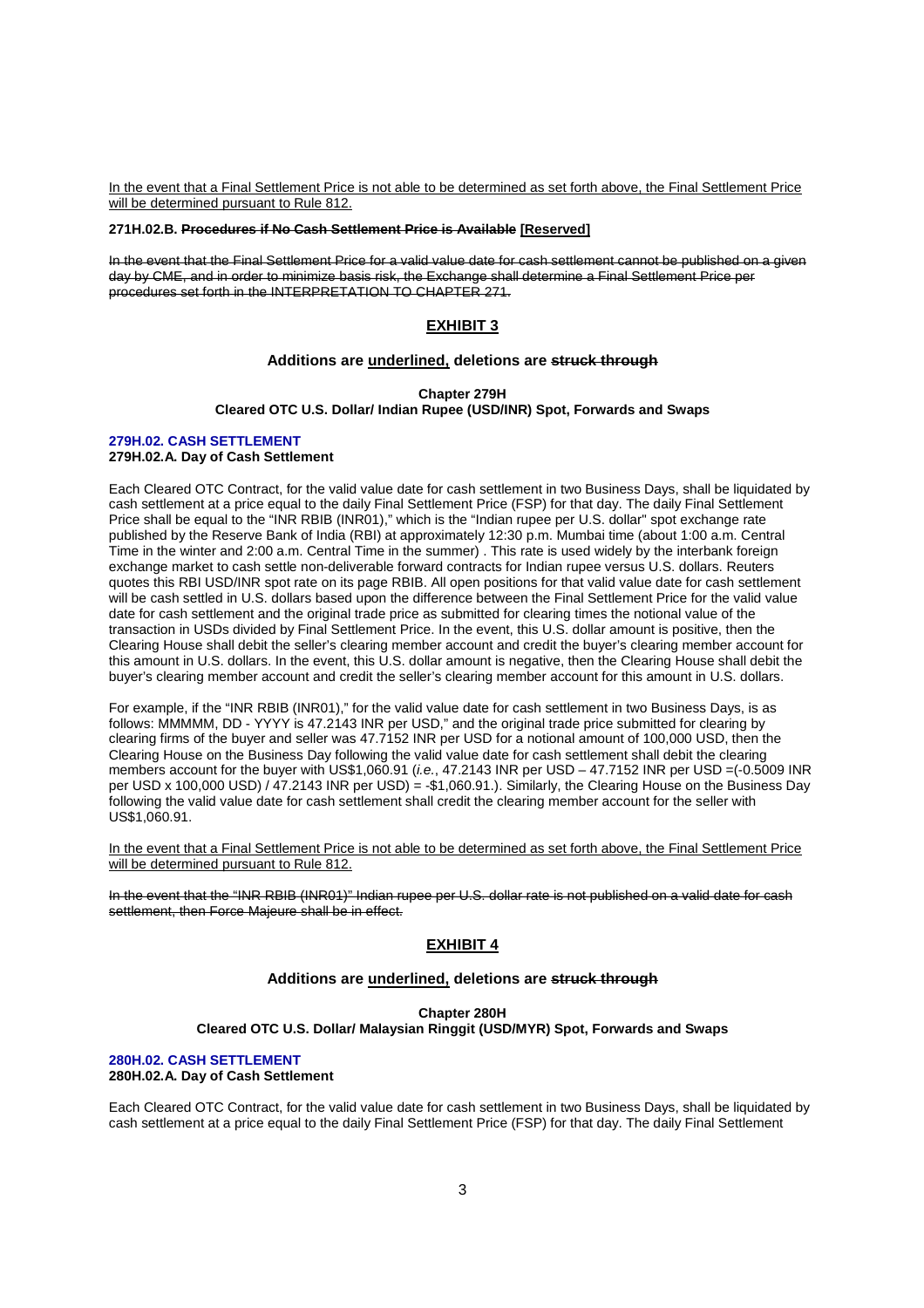Price shall be equal to the "MYR PPKM (MYR03)," which is the "Malaysian ringgit per U.S. dollar" spot exchange rate spot rate at 11:10 a.m. Kuala Lumpur time (9:10 p.m. CT on the preceding evening), expressed as the amount of Malaysian ringgit per one U.S. dollar, for settlement in two Business Days, reported by Persatuan Pasaran Kewangan Malaysia (ACI - Malaysia), which appears on Thomson Reuters Screen MYRFIX2 Page at approximately 11:10 a.m., Kuala Lumpur time, on that Rate Calculation Date, rounded to four (4) decimal places. This rate is used widely by the interbank foreign exchange market to cash settle non-deliverable forward contracts for Malaysian ringgit versus U.S. dollars. All open positions for that valid value date for cash settlement will be cash settled in U.S. dollars based upon the difference between the Final Settlement Price for the valid value date for cash settlement and the original trade price as submitted for clearing times the notional value of the transaction in USDs divided by Final Settlement Price. In the event, this U.S. dollar amount is positive, then the Clearing House shall debit the seller's clearing member account and credit the buyer's clearing member account for this amount in U.S. dollars. In the event, this U.S. dollar amount is negative, then the Clearing House shall debit the buyer's clearing member account and credit the seller's clearing member account for this amount in U.S. dollars.

For example, if the "MYR PPKM (MYR03)," for the valid value date for cash settlement in two Business Days, is as follows: MMMMM, DD - YYYY is 3.012300 MYR per USD," and the original trade price submitted for clearing by clearing firms of the buyer and seller was 3.030801 MYR per USD for a notional amount of 100,000 USD, then the Clearing House on the Business Day following the valid value date for cash settlement shall debit the clearing members account for the buyer with US\$614.18 (i.e., 3.012300 MYR per USD – 3.030801 MYR per USD = (-0.018501 MYR per USD x 100,000 USD) / 3.012300 MYR per USD) = -\$614.18.). Similarly, the Clearing House on the Business Day following the valid value date for cash settlement shall credit the clearing member account for the seller with US\$614.18.

In the event that a Final Settlement Price is not able to be determined as set forth above, the Final Settlement Price will be determined pursuant to Rule 812.

In the event that the "MYR PPKM (MYR03)" Malaysian ringgit per U.S. dollar rate is not published on a valid date for cash settlement, then Force Majeure shall be in effect.

# **EXHIBIT 5**

#### **Additions are underlined, deletions are struck through**

**Chapter 281H Cleared OTC U.S. Dollar/ Indonesian Rupiah (USD/IDR) Spot, Forwards and Swaps** 

#### **281H.02. CASH SETTLEMENT 281H.02.A. Day of Cash Settlement**

Each Cleared OTC Contract, for the valid value date for cash settlement in two Business Days, shall be liquidated by cash settlement at a price equal to the daily Final Settlement Price (FSP) for that day. The daily Final Settlement Price shall be equal to the "IDR JISDOR Rate (IDR04)," which is the "Indonesian rupiah per U.S. dollar" spot exchange rate spot rate at 10:00 a.m. Jakarta time (9:00 or 10:00 p.m. CT on the preceding evening), expressed as the amount of Indonesian rupiah per one U.S. dollar, for settlement in two Business Days, reported by Bank Indonesia (or its successor as administrator or sponsor of that rate), which appears on Thomson Reuters Screen JISDOR Page at approximately 10:00 a.m., Jakarta time, on that Rate Calculation Date, rounded to two (2) decimal places. This rate is used widely by the interbank foreign exchange market to cash settle non-deliverable forward contracts for Indonesian rupiah versus U.S. dollars. All open positions for that valid value date for cash settlement will be cash settled in U.S. dollars based upon the difference between the Final Settlement Price for the valid value date for cash settlement and the original trade price as submitted for clearing times the notional value of the transaction in USDs divided by Final Settlement Price. In the event, this U.S. dollar amount is positive, then the Clearing House shall debit the seller's clearing member account and credit the buyer's clearing member account for this amount in U.S. dollars. In the event, this U.S. dollar amount is negative, then the Clearing House shall debit the buyer's clearing member account and credit the seller's clearing member account for this amount in U.S. dollars.

For example, if the "IDR JISDOR (IDR04)," for the valid value date for cash settlement in two Business Days, is as follows: MMMMM, DD - YYYY is 8612.00 IDR per USD," and the original trade price submitted for clearing by clearing firms of the buyer and seller was 8682.45 IDR per USD for a notional amount of 100,000 USD, then the Clearing House on the Business Day following the valid value date for cash settlement shall debit the clearing members account for the buyer with US\$818.04 (i.e., 8612.00 IDR per USD – 8682.45 IDR per USD = (-70.45 IDR per USD x 100,000 USD) / 8612.00 IDR per USD) = -\$818.04.). Similarly, the Clearing House on the Business Day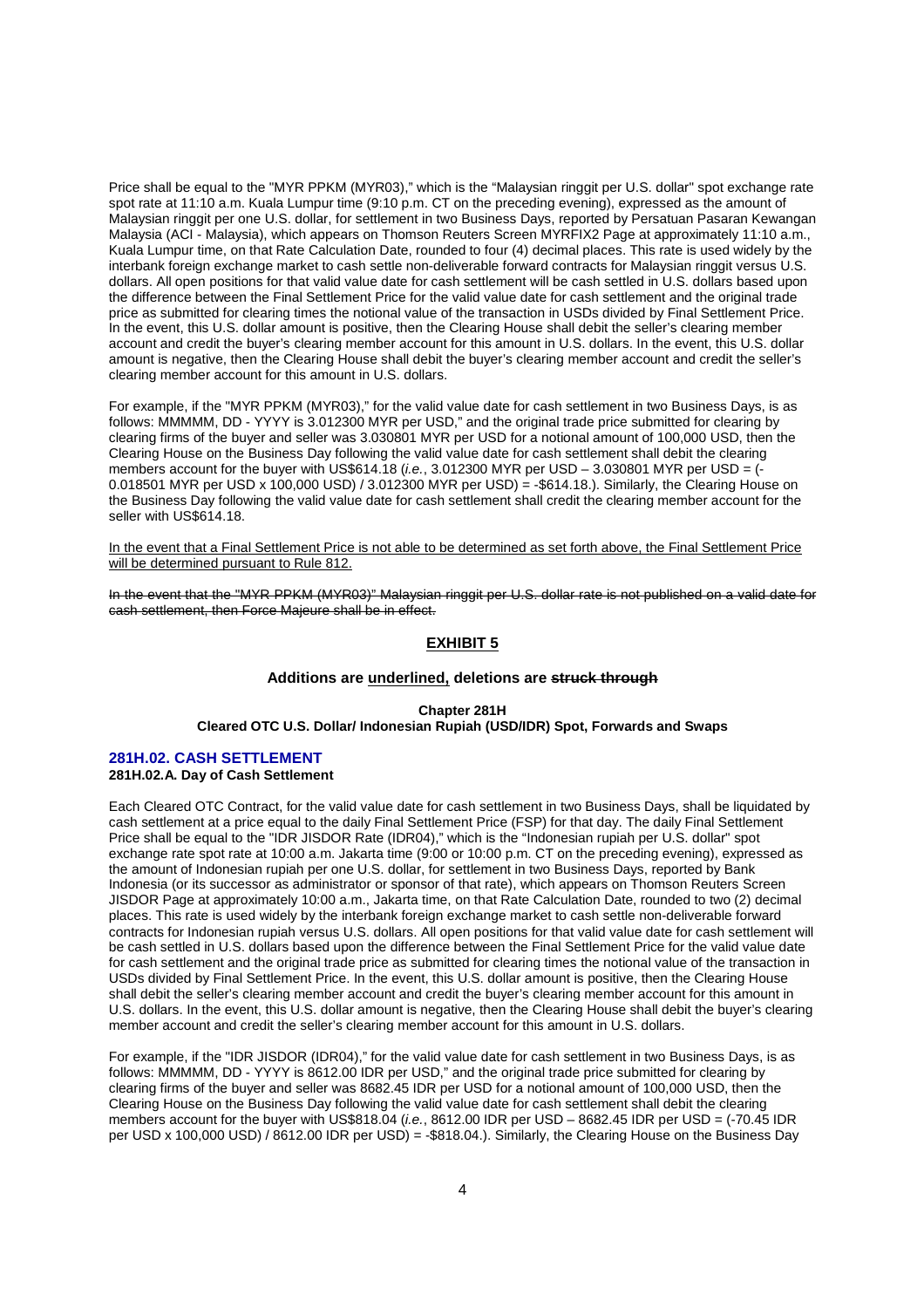following the valid value date for cash settlement shall credit the clearing member account for the seller with US\$818.04.

In the event that a Final Settlement Price is not able to be determined as set forth above, the Final Settlement Price will be determined pursuant to Rule 812.

In the event that the "IDR JISDOR (IDR04)" Indonesian rupiah per U.S. dollar rate is not published on a valid date for cash settlement, then Force Majeure shall be in effect.

# **EXHIBIT 6**

# **Additions are underlined, deletions are struck through**

**Chapter 282H Cleared OTC U.S. Dollar/ Taiwan Dollar (USD/TWD) Spot, Forwards and Swaps** 

#### **282H.02. CASH SETTLEMENT 282H.02.A. Day of Cash Settlement**

Each Cleared OTC Contract, for the valid value date for cash settlement in two Business Days, shall be liquidated by cash settlement at a price equal to the daily Final Settlement Price (FSP) for that day. The daily Final Settlement Price shall be equal to the "TWD TAIFX1 (TWD03)" which is the "Taiwan dollar per U.S. dollar" spot exchange rate at 11:00 a.m. Taipei time (9:00 p.m. CT in winter or 10:00 p.m. CT in summer on the preceding evening), expressed as the amount of Taiwan dollar per one U.S. dollar, for settlement in two Business Days, reported by Taipei Forex Inc., which appears on the Reuters screen TAIFX1 page under the heading "Spot" as of 11:00 a.m. Taipei time, rounded to three (3) decimal places. This rate is used widely by the interbank foreign exchange market to cash settle nondeliverable forward contracts for Taiwan dollar versus U.S. dollars. All open positions for that valid value date for cash settlement will be cash settled in U.S. dollars based upon the difference between the Final Settlement Price for the valid value date for cash settlement and the original trade price as submitted for clearing times the notional value of the transaction in USDs divided by Final Settlement Price. In the event, this U.S. dollar amount is positive, then the Clearing House shall debit the seller's clearing member account and credit the buyer's clearing member account for this amount in U.S. dollars. In the event, this U.S. dollar amount is negative, then the Clearing House shall debit the buyer's clearing member account and credit the seller's clearing member account for this amount in U.S. dollars.

For example, if the "TWD TAIFX1 (TWD03)," for the valid value date for cash settlement in two Business Days, is as follows: MMMMM, DD - YYYY is 29.195 TWD per USD," and the original trade price submitted for clearing by clearing firms of the buyer and seller was 29.275 TWD per USD for a notional amount of 100,000 USD, then the Clearing House on the Business Day following the valid value date for cash settlement shall debit the clearing members account for the buyer with US\$274.02 (i.e., 29.195 TWD per USD – 29.275 TWD per USD =(-0.080 TWD per USD x 100,000 USD) / 29.195 TWD per USD) = -\$274.02.). Similarly, the Clearing House on the Business Day following the valid value date for cash settlement shall credit the clearing member account for the seller with US\$274.02.

In the event that a Final Settlement Price is not able to be determined as set forth above, the Final Settlement Price will be determined pursuant to Rule 812.

In the event that the "TWD TAIFX1 (TWD03)" Taiwan dollar per U.S. dollar rate is not published on a valid date for cash settlement, then Force Majeure shall be in effect.

# **EXHIBIT 7**

### **Additions are underlined, deletions are struck through**

**Chapter 283H**

**Cleared OTC U.S. Dollar/ Philippines Peso (USD/PHP) Spot, Forwards and Swaps** 

**283H.02. CASH SETTLEMENT** 

**283H.02.A. Day of Cash Settlement**